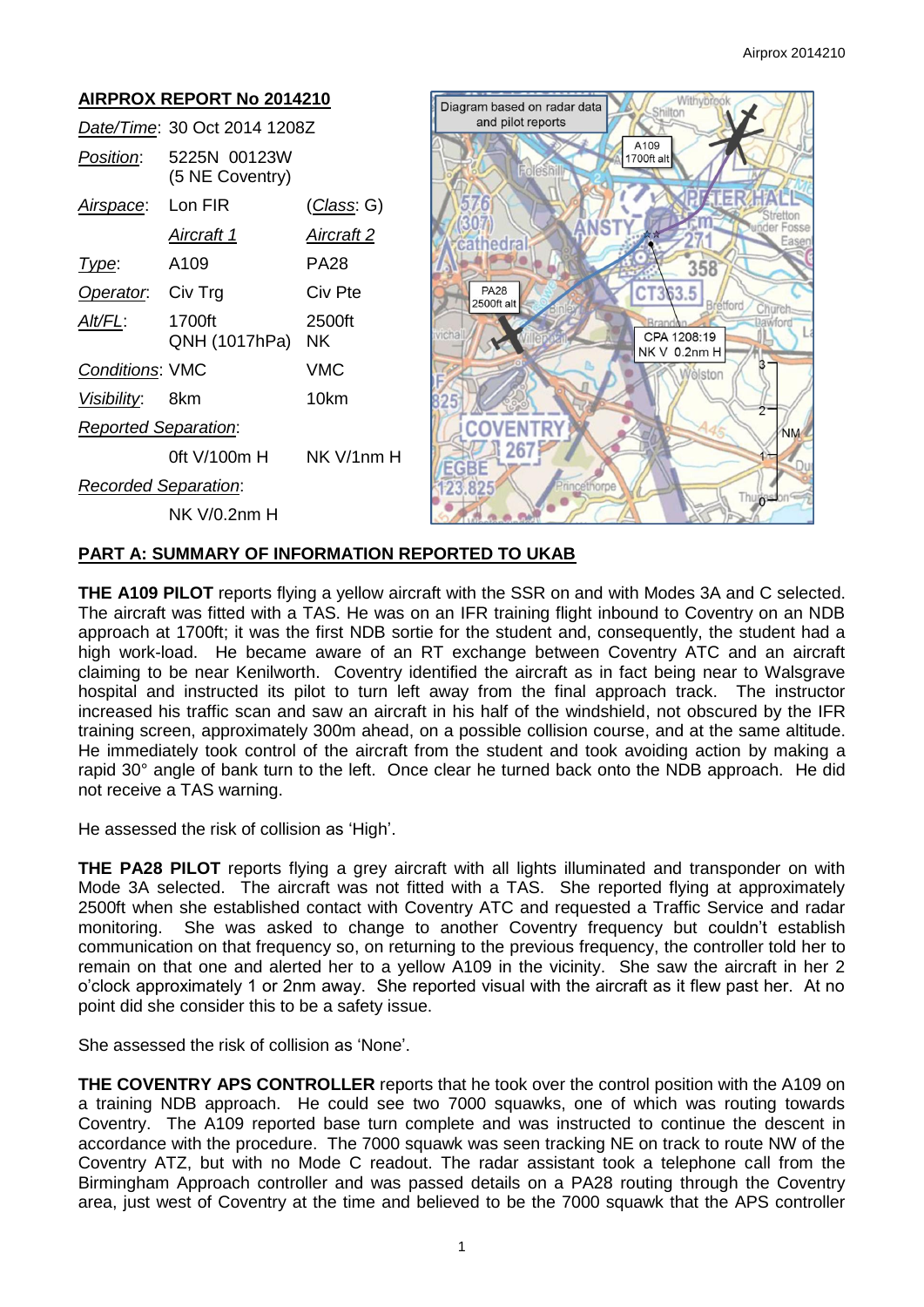had been watching. Birmingham ATC was asked to send the aircraft to the Coventry ADC frequency. The Coventry APS then passed the PA28's details to the ADC and, at about the same time, it was noticed that the aircraft had turned further east and was now within the ATZ. The ADC stated that he could see the aircraft, that it wouldn't be a problem, and then confirmed that the pilot had called him. At this time the A109 was 8 or 9nm north, on a SW heading. The controller then observed the 7000 squawk tracking NE towards the ATZ boundary and north of the RW23 approach lane. He listened in on the tower frequency to confirm the pilot was indeed in contact with the ADC and, with the anticipated track of the transit aircraft on a northerly direction, at 7nm he transferred the A109 to the tower frequency. He then observed the transit aircraft take up a more ENE heading towards the A109, he selected the intercom to talk to the ADC about the situation and heard the ADC instruct the PA28 to turn left and informing the pilot about the A109. The PA28 pilot acknowledged, but then appeared to turn right, not left, at the same time the A109 appeared to take a slight turn to the right which put the two aircraft in close conflict. The A109 pilot was heard over the RT in open transmit to take control of the aircraft and take avoiding action, he also reported an Airprox. Subsequently the PA28 was transferred to the Approach frequency and it transpired she was lost and required assistance with a position fix. She was identified using SSR and given her position, but although very calm, still seemed unable to assimilate her position. She was then given vectors towards Leicester and eventually transferred to East Midlands.

### **Factual Background**

The weather at Coventry was reported as :

METAR EGBE 301150Z 19010KT 160V220 9000 FEW009 SCT014 18/16 Q1017

### **Analysis and Investigation**

### **CAA ATSI**

The CAA ATSI had access to Coventry RTF, area radar recording and the written reports from both pilots and both controllers.

The A109 was operating an IFR training flight and was conducting an NDB instrument approach for Coventry RW23 and at the time of the Airprox was in receipt of an Aerodrome Control Service. The PA28 was on a VFR flight and was in receipt of an Aerodrome Control Service from Coventry Tower, both aircraft were on frequency 118.175MHz.

The ATSU was providing a combined ADC/APP on frequency 123.825MHz with Radar on request on frequency 136.150MHz. Just prior to the Airprox the controllers were preparing to split ADC onto frequency 118.175MHz. The Radar controller was preparing to take control of the Approach frequency on 123.825MHz.

The A109 was initially in receipt of a Traffic Service from Coventry Radar and was established in the instrument pattern for an NDB approach to RW23. At 1203:04 the A109 was at 2300ft in the base turn and 11.7nm from touchdown. The PA28 was shown 6.2nm southwest of Coventry without Mode C altitude reporting.

At 1205:24 the PA28 was approaching the south-western boundary of the Coventry ATZ and the Radar controller's written report indicated that after Birmingham had passed them details of the PA28 they were asked to transfer the PA28 direct to Coventry Tower. The Radar controller observed that the PA28 had turned further east and was believed to be entering the ATZ. At 1205:50 the PA28 contacted the combined Coventry ADC/APP on frequency 123.825MHz and was instructed to standby. At this point the PA28 was passing 1nm west of the airfield and the Tower controller's written report indicated that he had sighted the PA28, inside the ATZ, as it approached the downwind right hand position for RW23.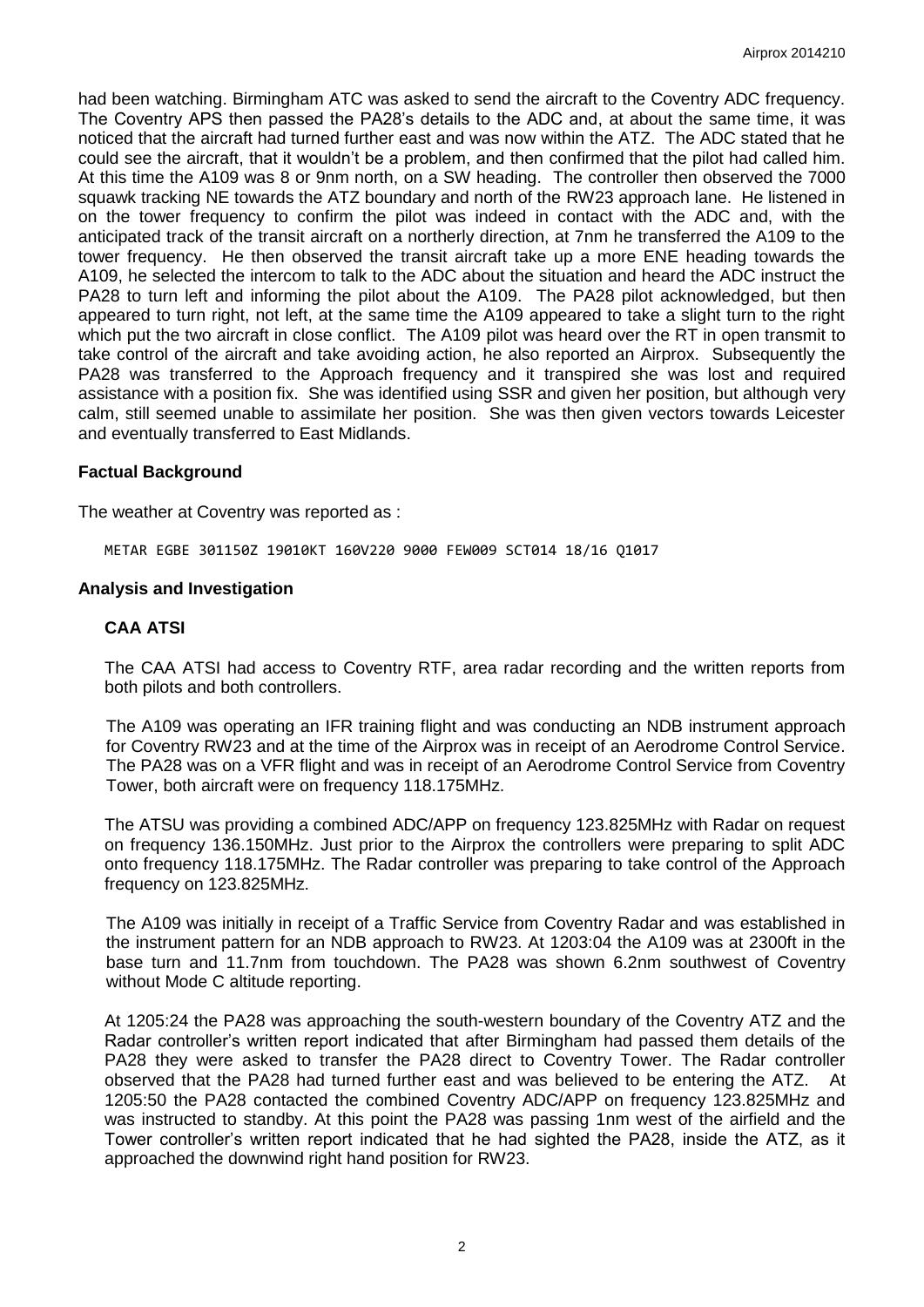At 1206:50 the A109 was on final approach at a range of 6.4nm and the PA28 was tracking northeast positioned 1.3nm northeast of the airfield – Figure 1.



Figure 1 – Swanwick MRT at 1206:50

The controller responded to the PA28 *"(PA28)c/s if you could call me on one one eight decimal one seven five."*

By 1207:11 the PA28 was leaving the lateral boundary of the Coventry ATZ. The distance between the two aircraft was 4.1nm – Figure 2.



Figure 2 – Swanwick MRT at 1207:11

At this point the A109 was transferred to the Tower frequency and the PA28 contacted Coventry Tower and the following RTF exchange occurred:

- PA28 *"Coventry Approach (PA28) c/s request Basic Service"*
- ATC *"(PA28) c/s this is er Coventry Tower just confirm your position at the moment"*
- PA28 *"(PA28) c/s is believed to be abeam Kenilworth erm request a steer to Coventry"*

[Note: Kenilworth is 3.5nm southwest of Coventry Airport]

ATC *"(PA28)c/s I believe you're just to the north of our final approach [1207:40] just approaching Walsgrave hospital can you make a left turn from your current position there is er traffic and Agusta one oh nine on the final approach for runway two three"*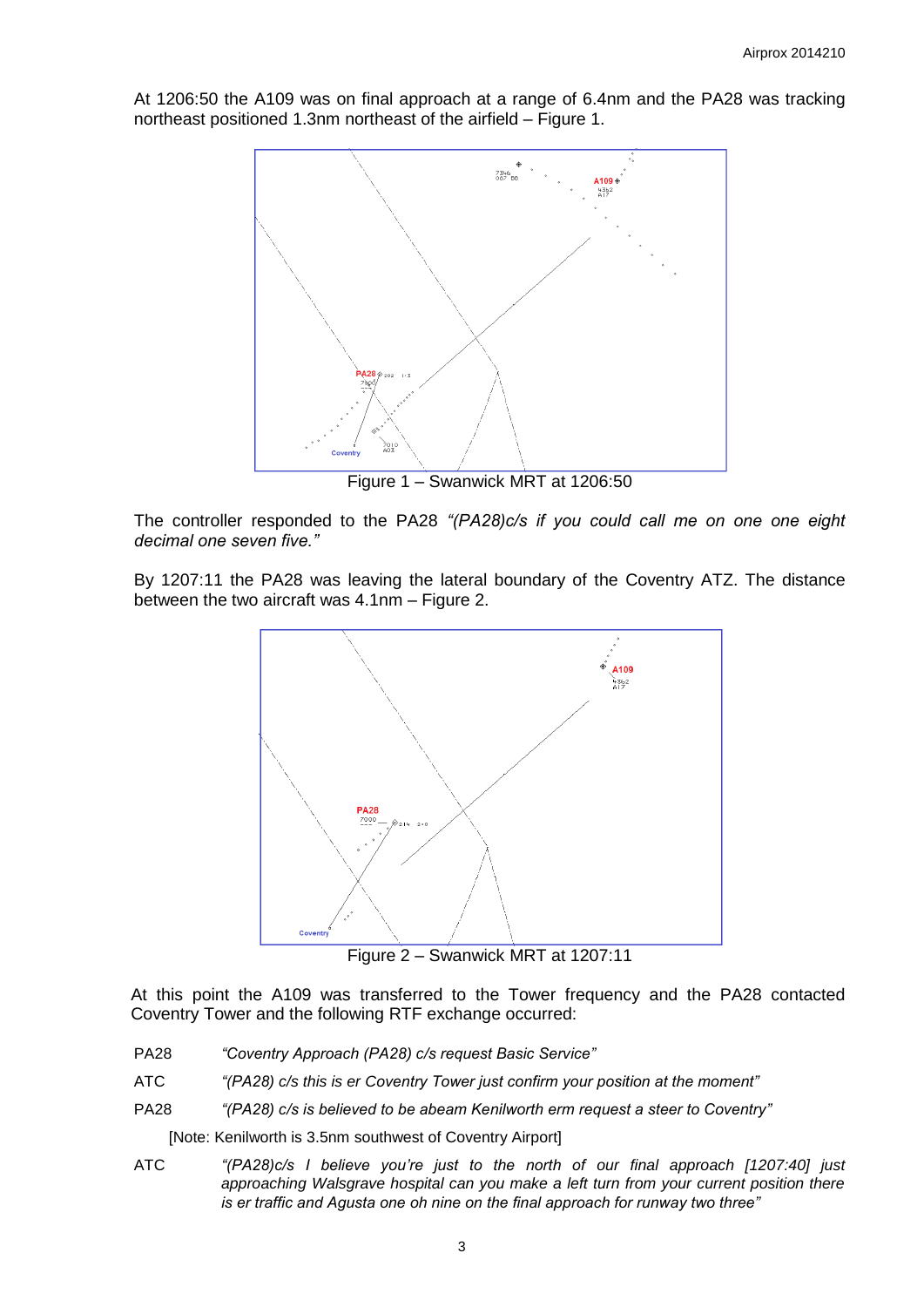At 1207:40 the horizontal distance between the two aircraft was 2.5nm – Figure 3.



Figure 3 – Swanwick MRT at 1207:40

At 1207:50 the PA28 pilot reported *"Turning left (PA28)c/s"*. At 1208:04 radar showed that the PA28 was converging with the runway centreline and also showed that the A109, on the NDB approach, was drifting to the right of centreline (surface wind 190/10kts). The distance between the two aircraft was 1.1nm - Figure 4.



Figure 4 – Swanwick MRT at 1208:04

At this point the A109 pilot transmitted:

A109 [1208:04] *"Er (A109) c/s is with you four mile final NDB two three [1208:10] - I have control and I'd like to????? An AIRPROX with that traffic you just gave er a left turn to [1208:19] okay you have control."* 

The transmission above indicated that the A109 pilot likely sighted the PA28 at 1208:10. At 1208:19 the distance between the two aircraft was 0.2nm – Figure 5.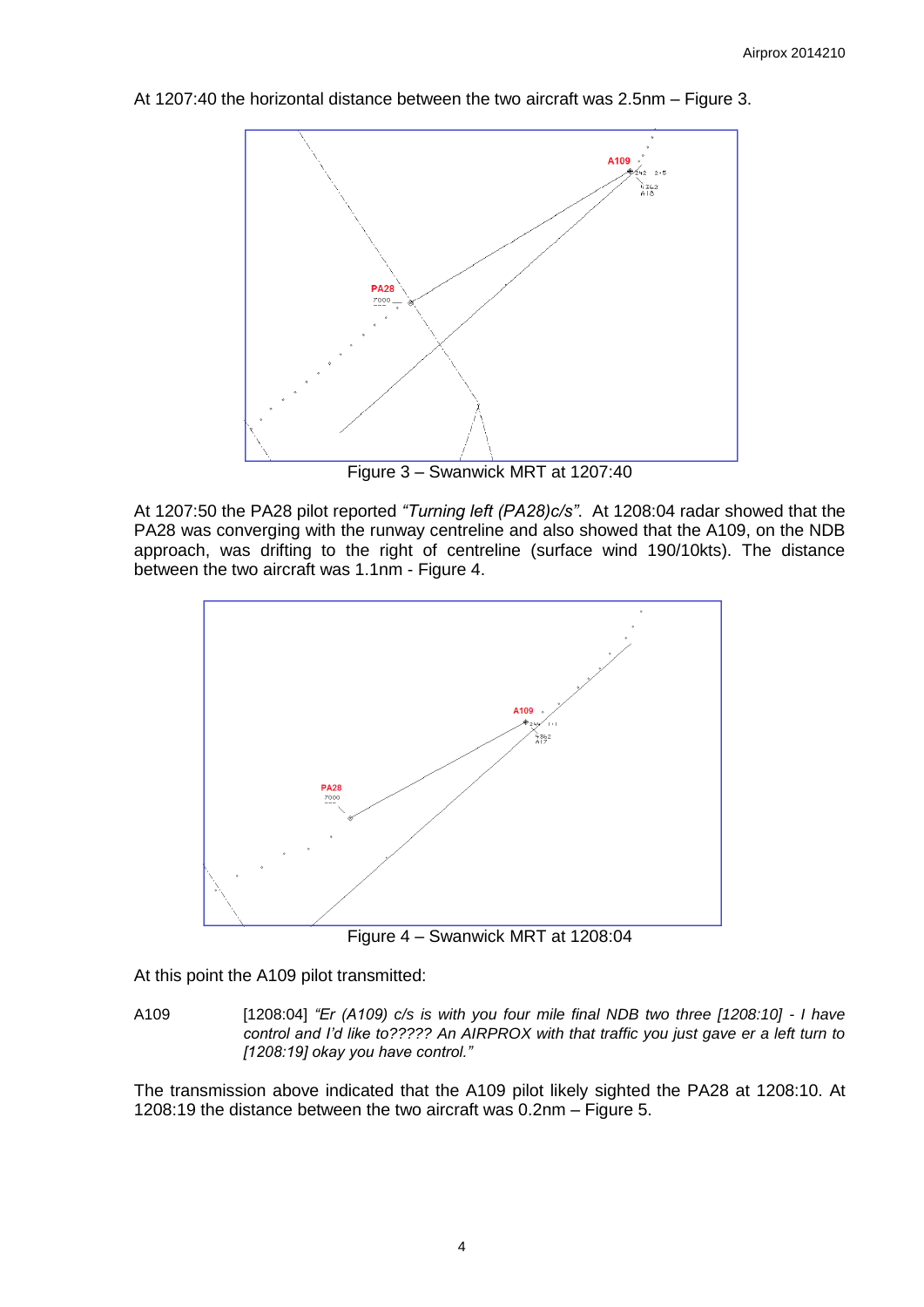

Figure 5 – Swanwick MRT at 1208:19

CPA occurred between radar updates at 1208:21 at an estimated distance of 0.1nm (185m) The A109 pilot indicated that the PA28 was at the same altitude of 1700ft. On the next radar update at 1208:23 the two aircraft had passed abeam with the A109 shown commencing a left turn – Figure 6.



Figure 6 – Swanwick MRT at 1208:23

- A109 *[1208:30] "Coventry (A109) c/s????? to land er ????? on the transmission did you copy my last"*
- ATC "*Er (A109)c/s affirm er Coventry Tower er continue approach runway two three"*
- A109 *"Continue approach runway two three and acknowledge the Airprox"*
- ATC *"(A109)c/s er affirm"*

The PA28 requested a steer to Nottingham and at 1210:28 the Tower controller instructed the PA28 pilot to contact Coventry radar on 136.150MHz. The PA28 contacted Coventry Radar and reported at an altitude of 2200ft on QNH1016.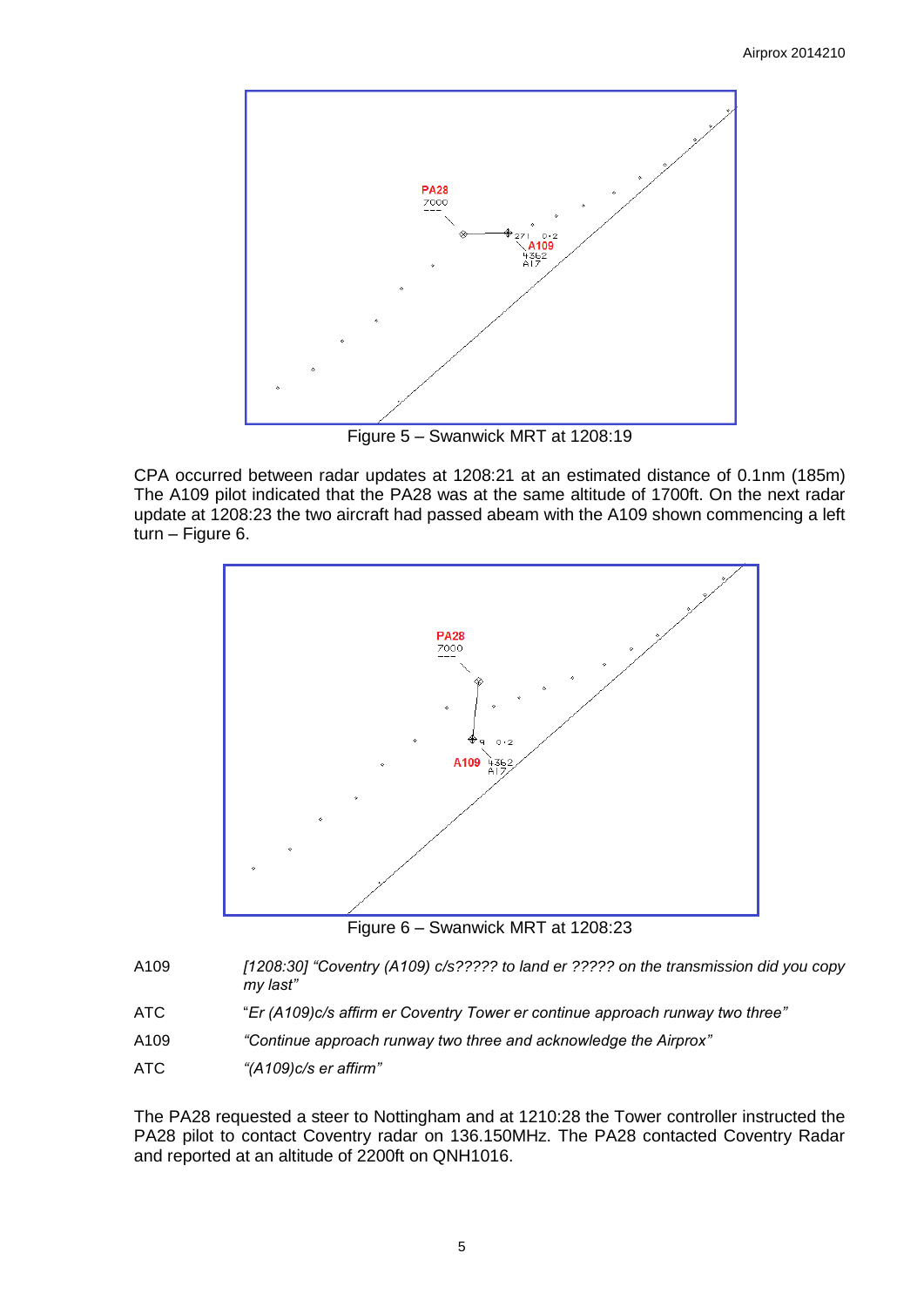The Radar controller reported that it became apparent that the PA28 pilot was lost and required assistance. The PA28 pilot's written report indicated that ATC had alerted the pilot to the helicopter in the vicinity which the PA28 pilot sighted in the 2 o'clock position at a distance of between 1nm and 2nm. The ATSU have taken appropriate action to highlight lessons learned from the occurrence.

The PA28 pilot's initial call to Coventry on frequency 123.825MHz occurred after the PA28 was believed to have entered the Coventry ATZ. The PA28 pilot was asked to standby as the Tower and Radar controller were in the process of agreeing to split the frequencies, with the transfer of aerodrome traffic to the Tower frequency. The Tower controller then sighted the PA28 as it routed through the circuit pattern and instructed the PA28 pilot to change to the Tower frequency 118.175MHz.

The Tower controller would not have known that the PA28 was unsure of position or may have been in difficulty. It was not clear if the PA28 pilot was aware of, or had sighted the airfield at this point. The opportunity to establish the flight details of the PA28, or to determine if the PA28 was in difficulty at that point was missed due to the resulting delay caused by transferring the PA28 pilot from one frequency to another.

The PA28 had already departed the lateral boundary of the ATZ when the pilot called again on the Tower frequency and reported overhead Kenilworth which is situated 3.5nm south-west of Coventry Airport. The Tower controller believed that the PA28 was in potential conflict with the inbound A109 and instructed the PA28 to make a left turn, which the pilot acknowledged. The PA28 pilot sighted the A109 and continued straight ahead. The A109 on the NDB approach had drifted slightly north of the centreline which reduced the lateral distance between the two aircraft.

It subsequently became apparent that the PA28 pilot was lost and disorientated. In these circumstances, the Tower controller's belief and advice regarding the PA28 being north of final approach and in the vicinity of Walsgrave Hospital, was likely not fully understood by the PA28 pilot.

The Airprox occurred when the PA28 pilot was unsure of position and became disorientated resulting in the PA28 probably routeing through the Coventry ATZ and into conflict with the A109 which was inbound on the NDB instrument procedure. The Airprox occurred in Class G airspace where pilots are ultimately responsible for their own collision avoidance. The Tower controller became aware of the potential conflict and instructed the PA28 pilot to make a left turn to avoid the A109 on which the Tower controller passed Traffic Information.

### **UKAB Secretariat**

Both pilots shared an equal responsibility for collision avoidance and for not flying into such proximity as to create a danger of collision<sup>1</sup>. When flying through an ATZ pilots are to obtain permission of ATC to enable the flight to be conducted safely within the zone and are to call on entering and leaving the zone $2$ .

# **Summary**

 $\overline{\phantom{a}}$ 

An Airprox was reported on  $30<sup>th</sup>$  October 2014 at 1205 between a A109 and a PA28. The A109 was on an NDB approach to Coventry and the PA28 was possibly transiting through the ATZ, both aircraft were on the Coventry Tower frequency. The CPA occurs between radar updates and it is calculated that the separation between the two aircraft was likely to have been 0.1nm, but because the PA28 did not have SSR Mode C the vertical separation is not definitively known.

<sup>1</sup> Rules of the Air 2007 (as amended), Rule 8 (Avoiding aerial collisions).

 $2$  Ibid. Rule 45 (Flights within aerodrome traffic zones).